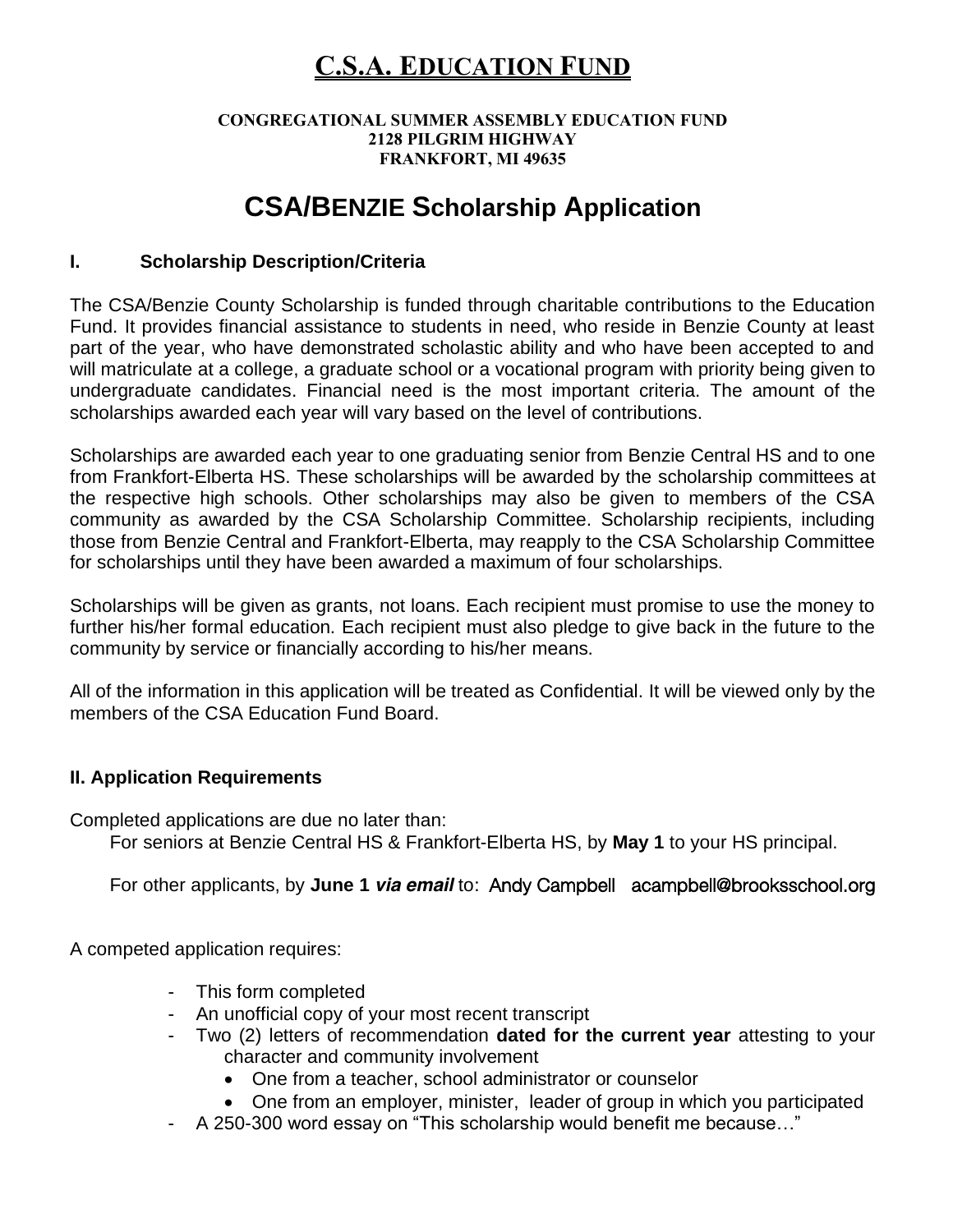#### **Tell Us About Yourself**  $III.$

| Name:                                            | Last                                                                                                                                                                                                                                         | First         | Middle                                |  |
|--------------------------------------------------|----------------------------------------------------------------------------------------------------------------------------------------------------------------------------------------------------------------------------------------------|---------------|---------------------------------------|--|
| Address:                                         |                                                                                                                                                                                                                                              |               |                                       |  |
| Phone:                                           | <u> 1989 - Johann John Stoff, deutscher Stoffen und der Stoffen und der Stoffen und der Stoffen und der Stoffen</u><br><u> 1989 - Johann Harry Harry Harry Harry Harry Harry Harry Harry Harry Harry Harry Harry Harry Harry Harry Harry</u> |               | Birth Date: _________________________ |  |
| <b>Benzie Area</b><br>Address:<br>(If different) | <u> 1980 - John Stone, Amerikaansk politiker († 1901)</u>                                                                                                                                                                                    |               |                                       |  |
| Phone:                                           |                                                                                                                                                                                                                                              |               |                                       |  |
|                                                  |                                                                                                                                                                                                                                              |               |                                       |  |
|                                                  |                                                                                                                                                                                                                                              |               |                                       |  |
|                                                  |                                                                                                                                                                                                                                              |               |                                       |  |
|                                                  |                                                                                                                                                                                                                                              |               |                                       |  |
| References:<br>Name:                             |                                                                                                                                                                                                                                              | Relationship: | <b>Phone Number</b>                   |  |
|                                                  |                                                                                                                                                                                                                                              |               |                                       |  |
| <b>IV. Academic History</b>                      |                                                                                                                                                                                                                                              |               |                                       |  |
|                                                  |                                                                                                                                                                                                                                              |               | Graduation Yr.                        |  |
|                                                  |                                                                                                                                                                                                                                              |               |                                       |  |
|                                                  | Grade Point Average :_______(out of 4.0) Class Rank: ________out of____________                                                                                                                                                              |               |                                       |  |
|                                                  | SAT: Verbal: _________ Math: ________ ACT: Composite: ___________                                                                                                                                                                            |               |                                       |  |
|                                                  | Honors:                                                                                                                                                                                                                                      |               |                                       |  |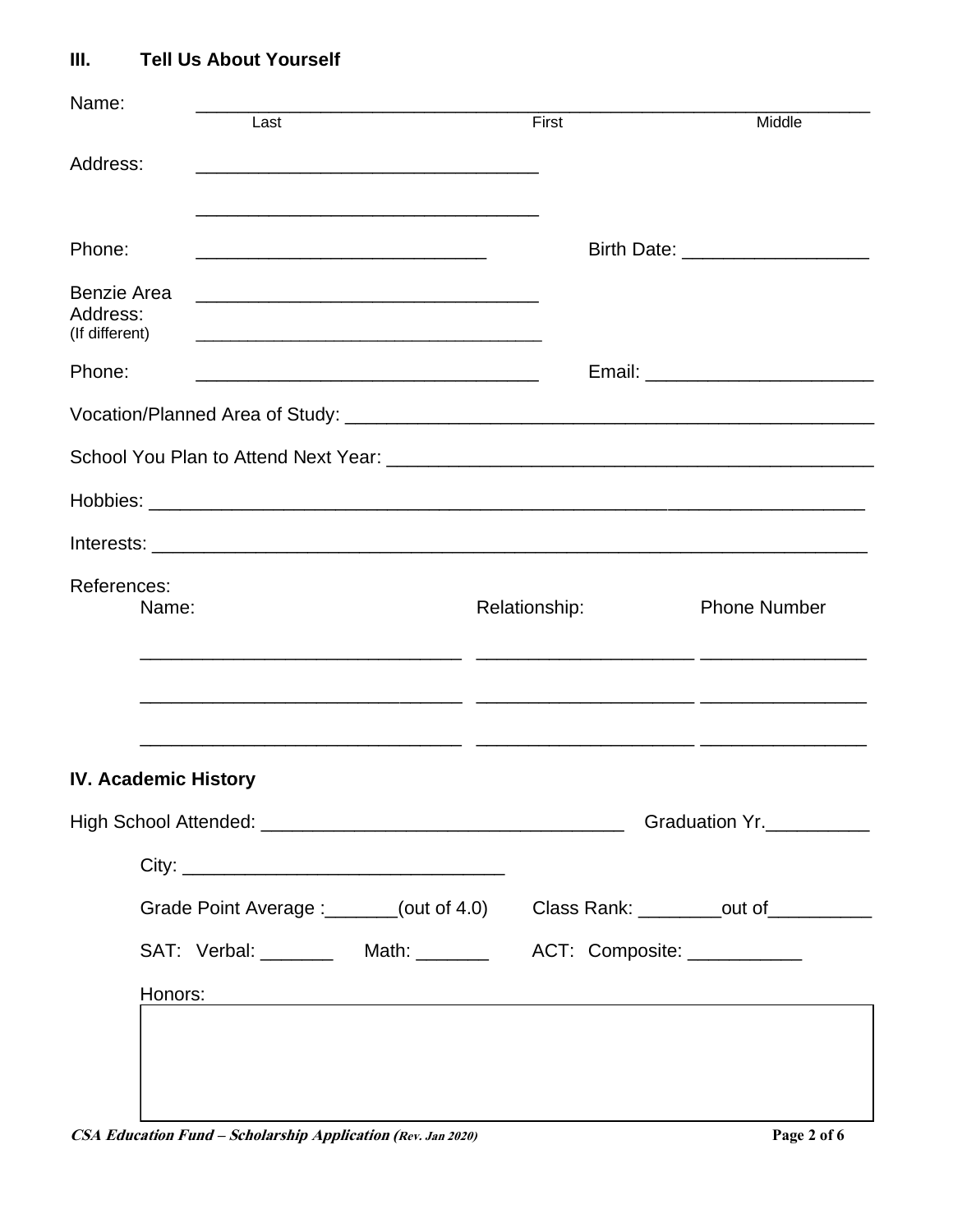| <b>Extra Curricular Activities:</b>                                              |  |                           |  |
|----------------------------------------------------------------------------------|--|---------------------------|--|
|                                                                                  |  |                           |  |
|                                                                                  |  |                           |  |
|                                                                                  |  |                           |  |
|                                                                                  |  |                           |  |
|                                                                                  |  |                           |  |
| Grade Point Average: _________ (out of 4.0) Class Rank: ________out of _________ |  |                           |  |
|                                                                                  |  |                           |  |
| <b>Extra Curricular Activities:</b>                                              |  |                           |  |
|                                                                                  |  |                           |  |
|                                                                                  |  |                           |  |
|                                                                                  |  |                           |  |
|                                                                                  |  |                           |  |
|                                                                                  |  |                           |  |
|                                                                                  |  | Degree: ________Yr.______ |  |

## **V. Community Service**

Describe any volunteer or other community service work you have done for the current year: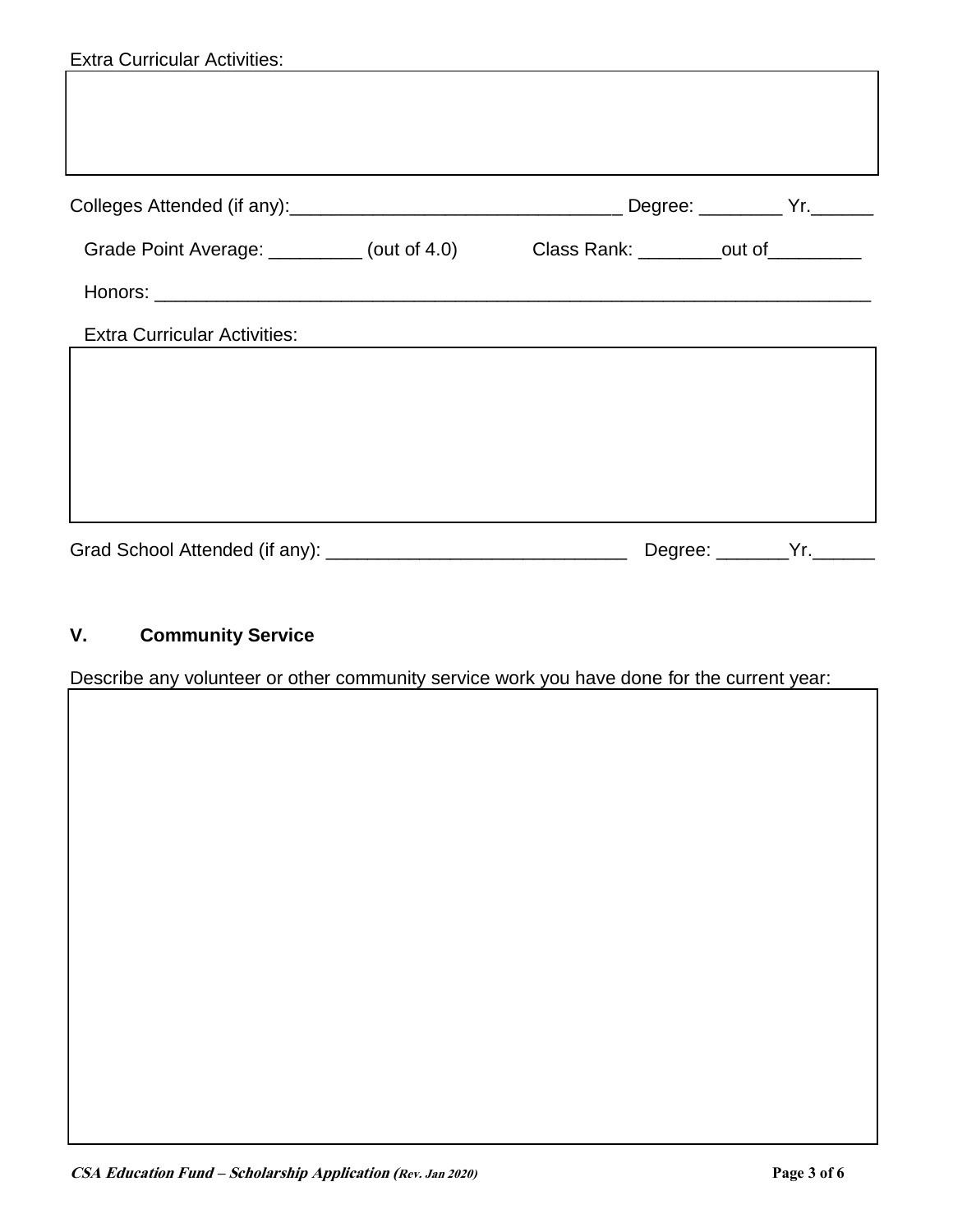### **VI. Financial Situation**

|                                                                     |                                                                                  | Occupation: ____________________ |  |  |
|---------------------------------------------------------------------|----------------------------------------------------------------------------------|----------------------------------|--|--|
| Mother <b>  Stepmother    Deceased</b> Married   Separated/Divorced |                                                                                  |                                  |  |  |
|                                                                     | Father's Name: ___________________________________Occupation: __________________ |                                  |  |  |
| FatherL                                                             |                                                                                  |                                  |  |  |
| Siblings:                                                           |                                                                                  |                                  |  |  |
| Name:                                                               | Age:                                                                             | School Attending (if any):       |  |  |
|                                                                     |                                                                                  |                                  |  |  |
|                                                                     |                                                                                  |                                  |  |  |
| <b>Other Dependents:</b>                                            |                                                                                  |                                  |  |  |
| Name:                                                               | Age:                                                                             | Dependent for tax<br>purposes?   |  |  |
|                                                                     |                                                                                  | Yes l<br>l Nol                   |  |  |
|                                                                     |                                                                                  | Yes<br><b>No</b>                 |  |  |
| <b>Total Annual Family Income:</b>                                  |                                                                                  |                                  |  |  |
| \$                                                                  |                                                                                  |                                  |  |  |
| This income is:                                                     |                                                                                  |                                  |  |  |
| single parent income                                                |                                                                                  |                                  |  |  |
| combined parents' income                                            |                                                                                  |                                  |  |  |
| my own income; I am financially independent                         |                                                                                  |                                  |  |  |
|                                                                     |                                                                                  |                                  |  |  |

1 Absent unusual circumstances, a family annual income above \$125,000 will usually preclude a scholarship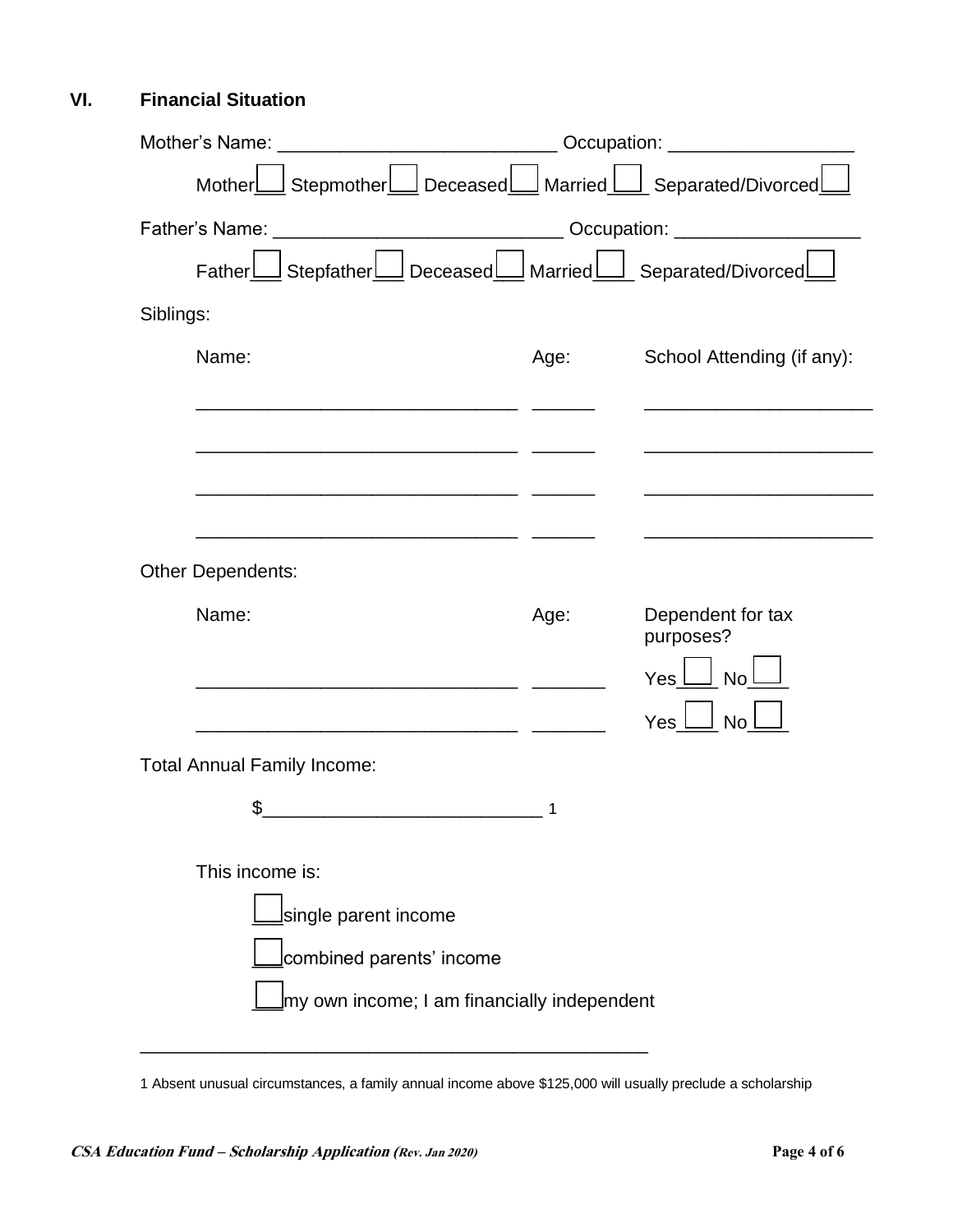## My Employment:

| Employer:                                       | Position: | Dates:                                                |
|-------------------------------------------------|-----------|-------------------------------------------------------|
|                                                 |           |                                                       |
|                                                 |           |                                                       |
|                                                 |           |                                                       |
| How many hours per week do you average Working: |           | Summer: __________ School Yr.___                      |
| <b>Other Scholarships Applied For:</b>          |           |                                                       |
| Name:                                           | Amount:   | Received:                                             |
|                                                 |           | <u>│</u> Unknown <u>│</u><br>$Yes \perp$ No $\lfloor$ |
|                                                 |           | Yes L No L Unknown                                    |
|                                                 |           | Unknown<br>Yes<br><b>No</b>                           |

Estimated Expenses vs. Estimated Receipts for Coming School Year:

| <b>Costs (Annual)</b>        |  | <b>Resources (Annual)</b> |  |
|------------------------------|--|---------------------------|--|
| <b>Tuition &amp; Fees</b>    |  | <b>Summer Earnings</b>    |  |
| <b>Books &amp; Materials</b> |  | School Yr. Earnings       |  |
| Room & Board                 |  | <b>Personal Savings</b>   |  |
| Transportation/Car           |  | <b>Other Scholarships</b> |  |
| Medical                      |  | Aid from Family           |  |
| Other (                      |  | Other (                   |  |
| Other (                      |  | Other (                   |  |
| Other (                      |  | Other (                   |  |
| Other (                      |  | Other (                   |  |
| <b>Total Costs</b>           |  | <b>Total Resources</b>    |  |
|                              |  |                           |  |

**CSA Education Fund – Scholarship Application (Rev. Jan 2020) Page 5 of 6**